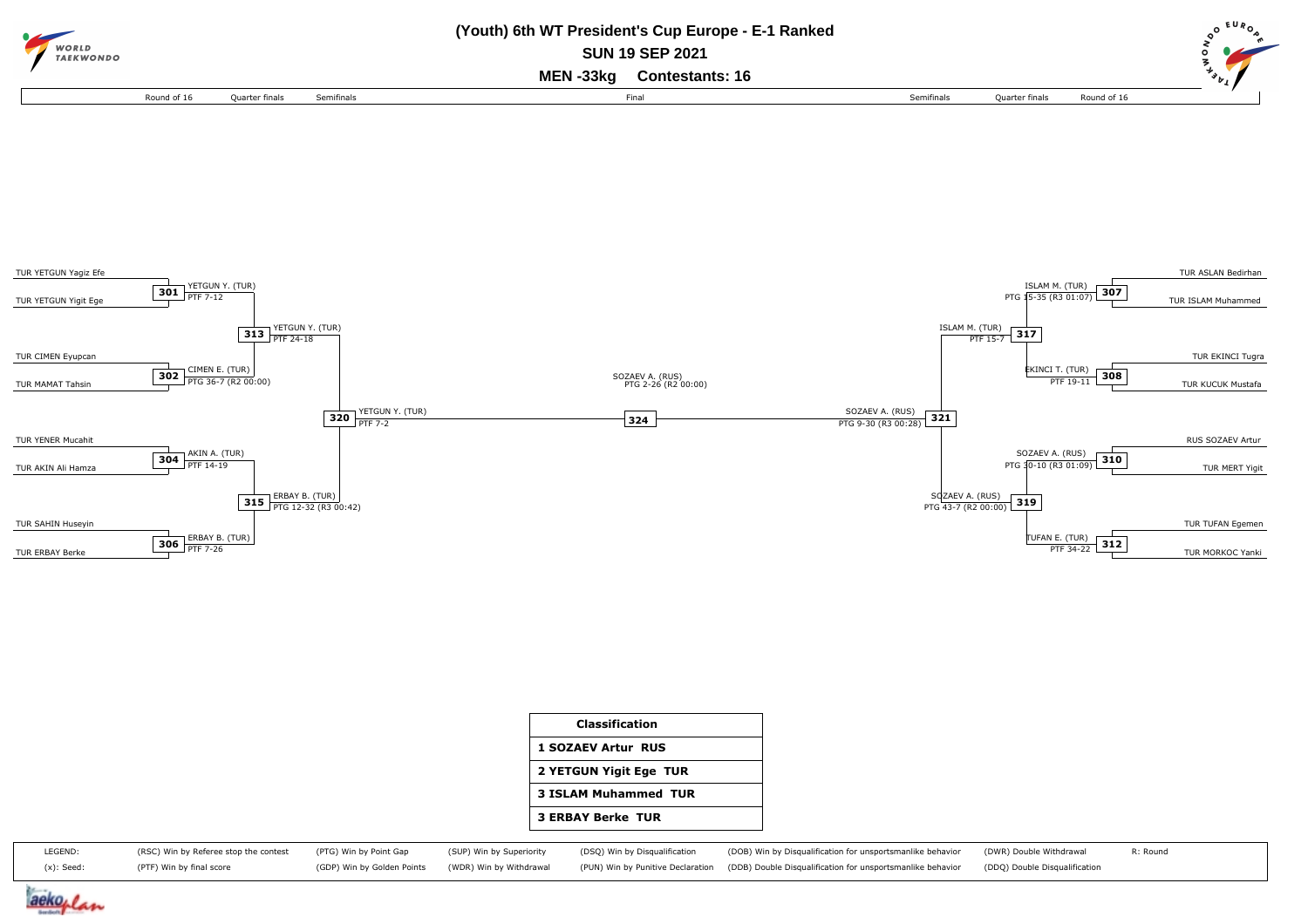



| Classification              |
|-----------------------------|
| 1 BAYKARA Muhammet Efe TUR  |
| 2 SARIBUDAK Onur Kaan TUR   |
| <b>3 AKSOY Selimhan TUR</b> |
| <b>3 CAPACI Ahmet TUR</b>   |
|                             |

| LEGEND:    | (RSC) Win by Referee stop the contest (PTG) Win by Point Gap (SUP) Win by Superiority (DSQ) Win by Disqualification |  | (DOB) Win by Disqualification for unsportsmanlike behavior (DWR) Double Withdrawal                                                                                            | R: Round |
|------------|---------------------------------------------------------------------------------------------------------------------|--|-------------------------------------------------------------------------------------------------------------------------------------------------------------------------------|----------|
| (x): Seed: | (PTF) Win by final score                                                                                            |  | (GDP) Win by Golden Points (WDR) Win by Withdrawal (PUN) Win by Punitive Declaration (DDB) Double Disqualification for unsportsmanlike behavior (DDQ) Double Disqualification |          |

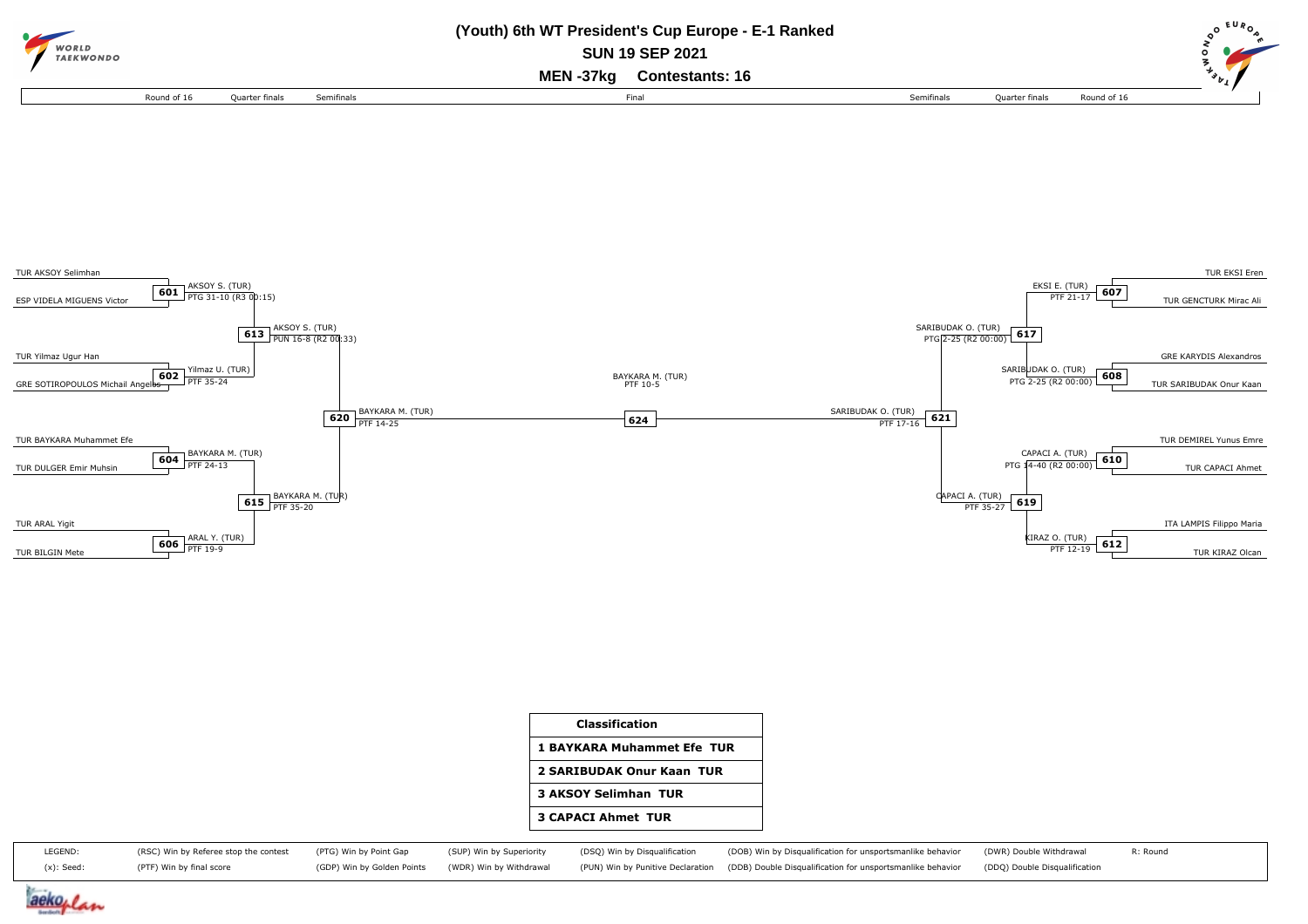



| 1 YELALDI Kaan TUR              |
|---------------------------------|
| <b>2 SARITAS Emre TUR</b>       |
| <b>3 VOROTNIKOV Dmitrii RUS</b> |
| <b>3 PISGIN Akin TUR</b>        |

| LEGEND:    |                          |  | (RSC) Win by Referee stop the contest (PTG) Win by Point Gap (SUP) Win by Superiority (DSQ) Win by Disqualification (DOB) Win by Disqualification for unsportsmanlike behavior (DWR) Double Withdrawal | R: Round |
|------------|--------------------------|--|--------------------------------------------------------------------------------------------------------------------------------------------------------------------------------------------------------|----------|
| (x): Seed: | (PTF) Win by final score |  | (GDP) Win by Golden Points (WDR) Win by Withdrawal (PUN) Win by Punitive Declaration (DDB) Double Disqualification for unsportsmanlike behavior (DDQ) Double Disqualification                          |          |

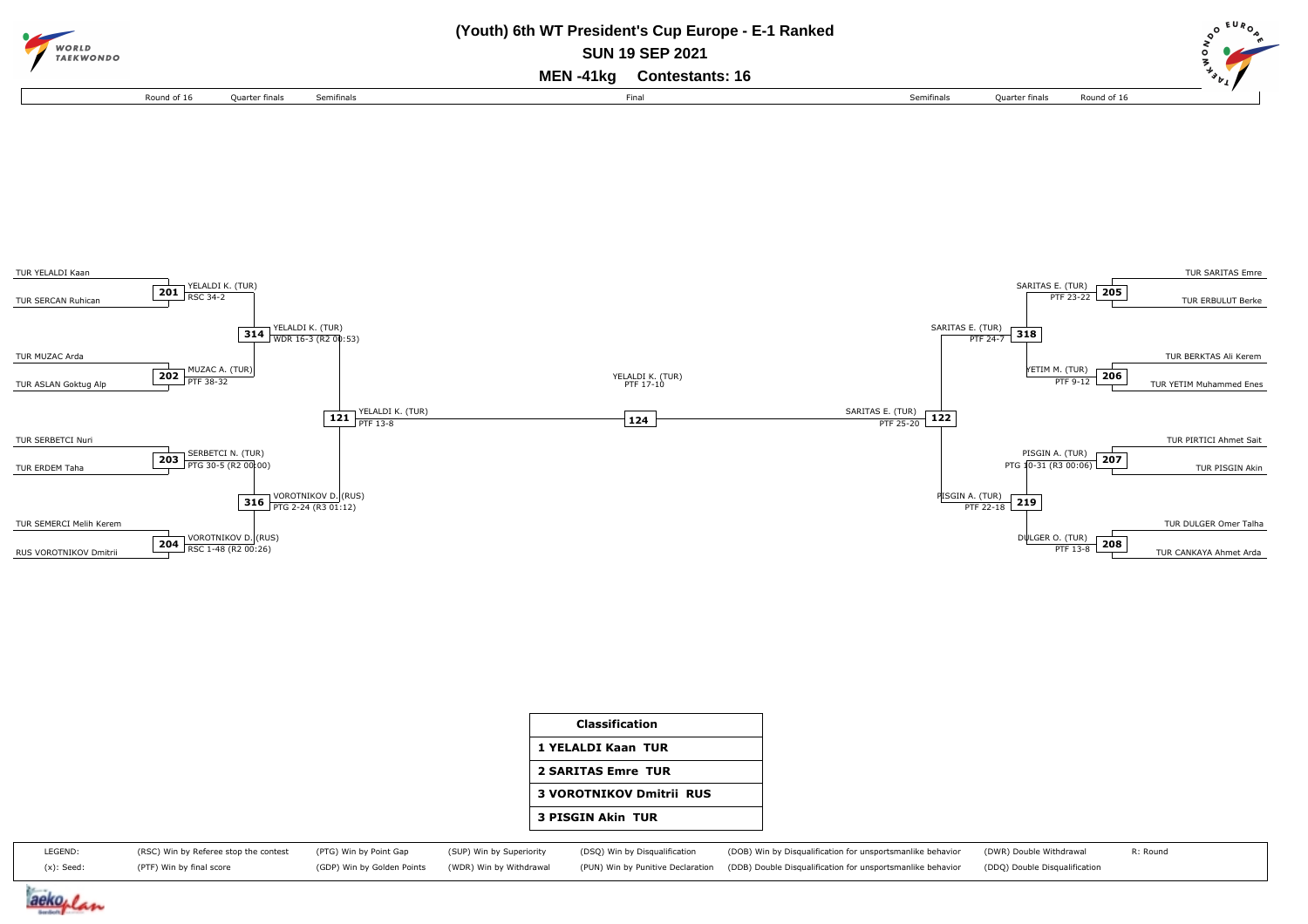

aekoplan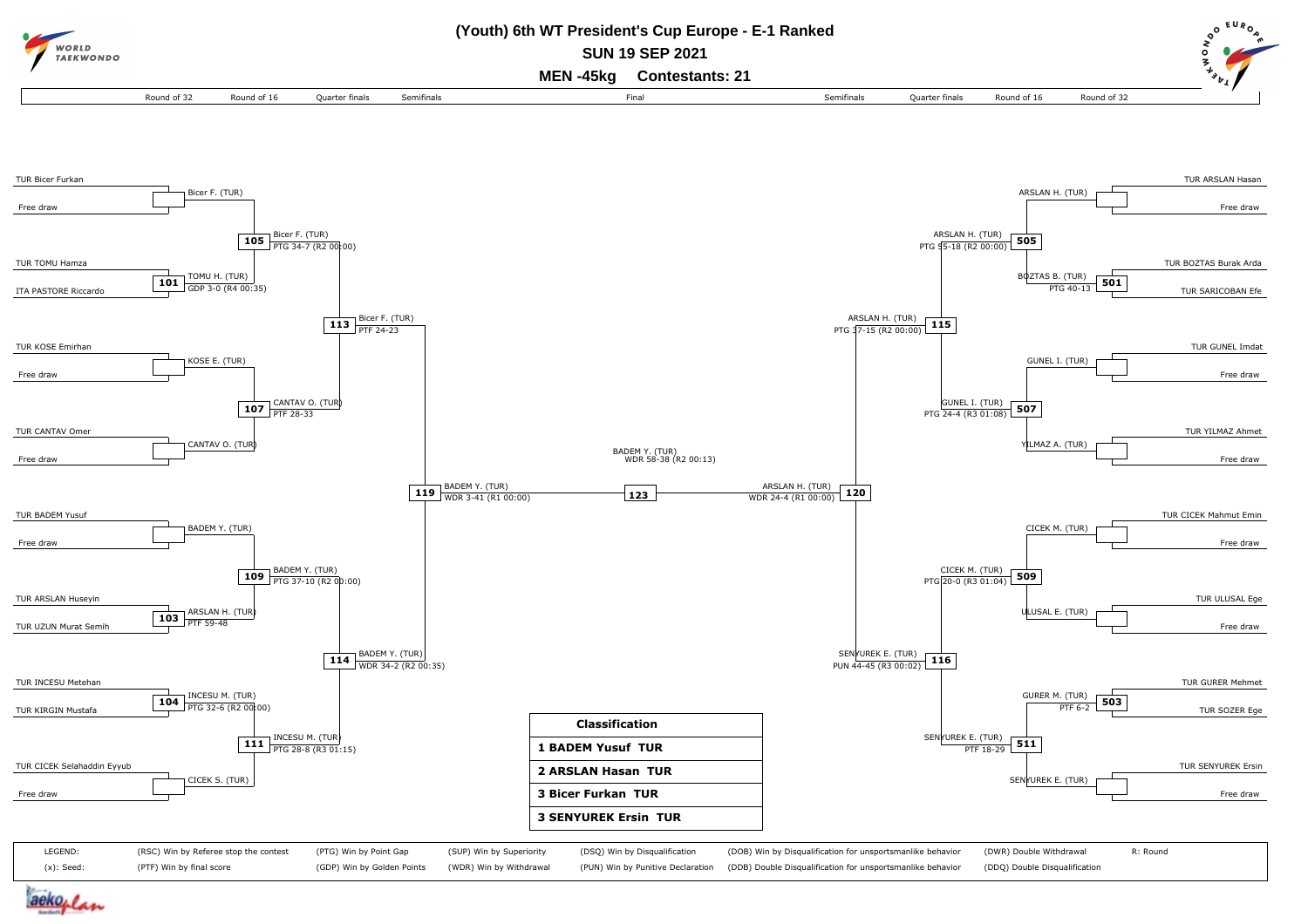

aekoplan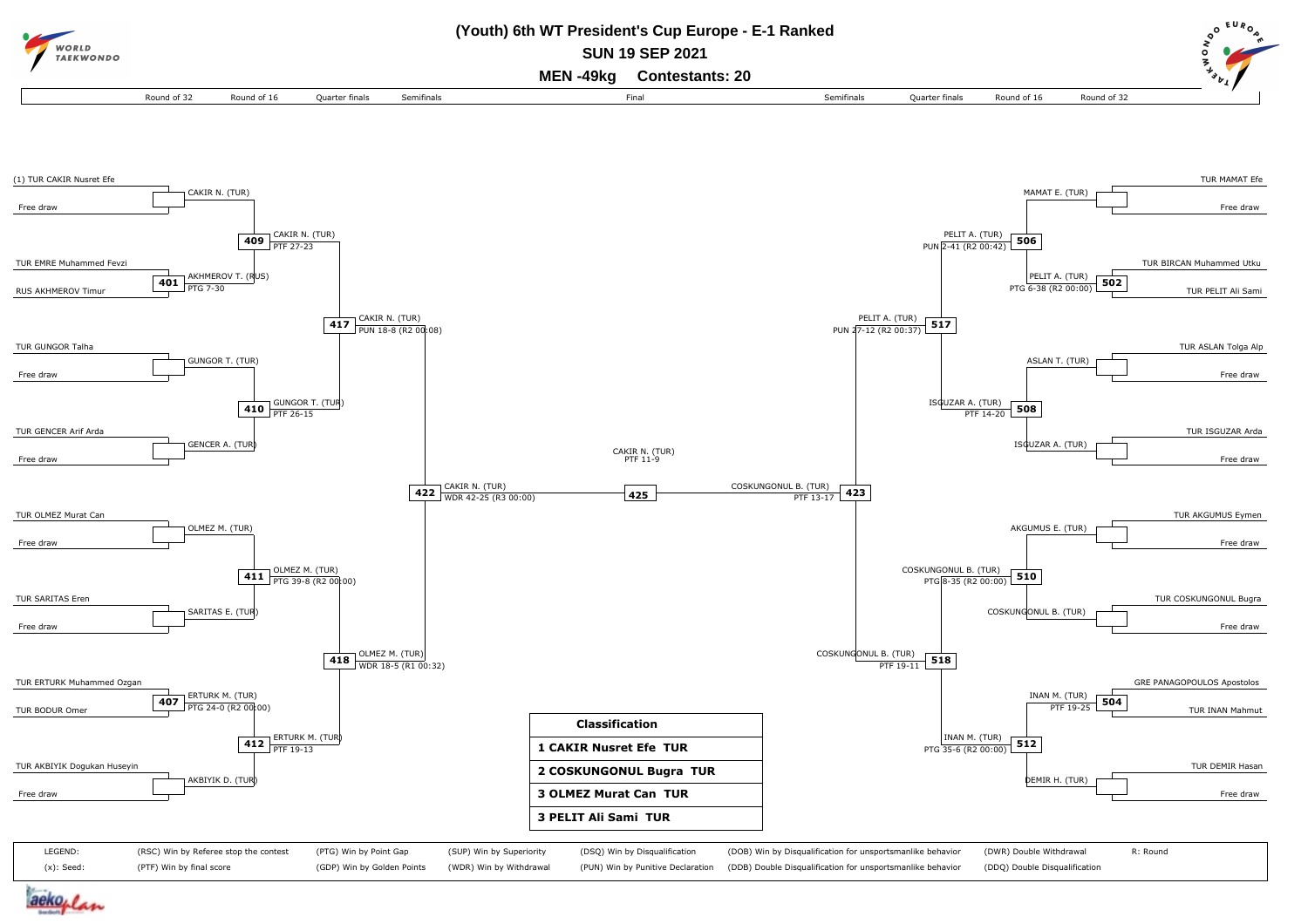

aekoplan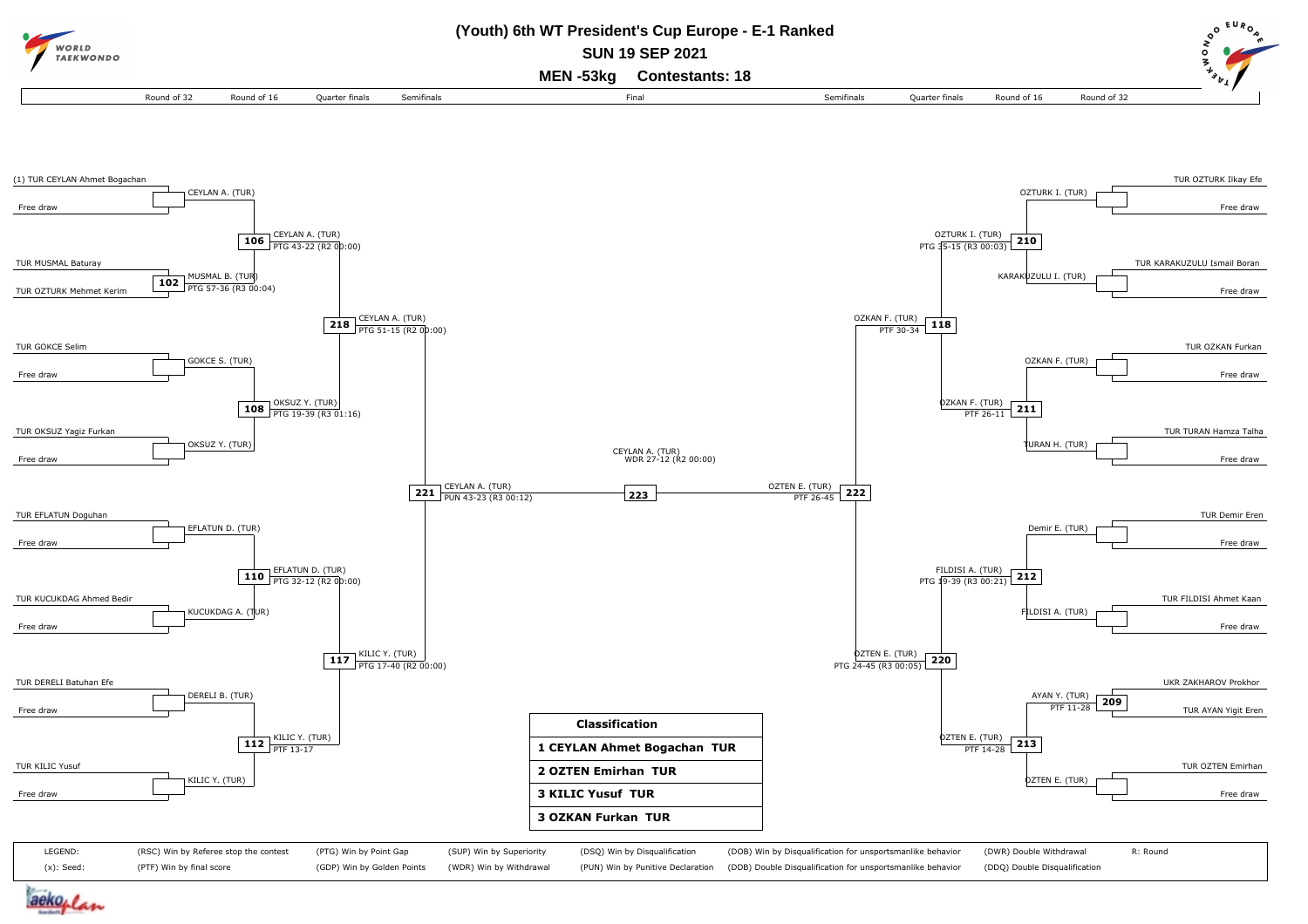



| Classification                |
|-------------------------------|
| <b>1 TUNCAY Alper TUR</b>     |
| 2 AVCI Mehmet TUR             |
| <b>3 YILMAZ Batin Ege TUR</b> |
| <b>3 UNSAL Abdulmelik TUR</b> |
|                               |

| LEGEND:       | (RSC) Win by Referee stop the contest (PTG) Win by Point Gap |  | (SUP) Win by Superiority (DSQ) Win by Disqualification | (DOB) Win by Disqualification for unsportsmanlike behavior (DWR) Double Withdrawal                                                                                            | R: Round |
|---------------|--------------------------------------------------------------|--|--------------------------------------------------------|-------------------------------------------------------------------------------------------------------------------------------------------------------------------------------|----------|
| $(x)$ : Seed: | (PTF) Win by final score                                     |  |                                                        | (GDP) Win by Golden Points (WDR) Win by Withdrawal (PUN) Win by Punitive Declaration (DDB) Double Disqualification for unsportsmanlike behavior (DDQ) Double Disqualification |          |

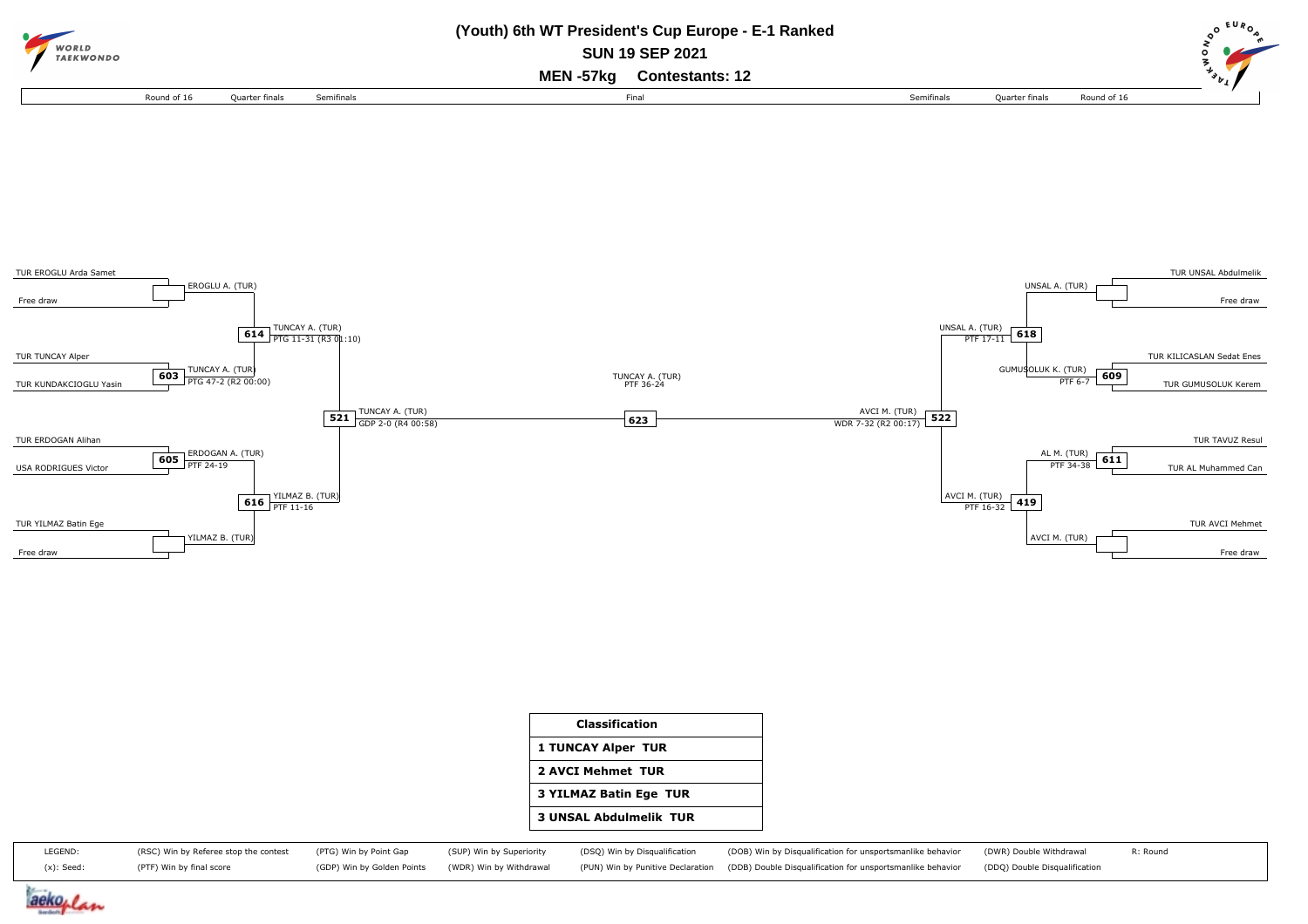



| <b>Classification</b>      |
|----------------------------|
| 1 TURNA Gokturk TUR        |
| 2 PIRTICI Mehmet Emin TUR  |
| <b>3 COSKUN Samet TUR</b>  |
| <b>3 CIYAN Metehan TUR</b> |

| LEGEND:       | (RSC) Win by Referee stop the contest (PTG) Win by Point Gap |  | (SUP) Win by Superiority (DSQ) Win by Disqualification | (DOB) Win by Disqualification for unsportsmanlike behavior (DWR) Double Withdrawal                                                                                            | R: Round |
|---------------|--------------------------------------------------------------|--|--------------------------------------------------------|-------------------------------------------------------------------------------------------------------------------------------------------------------------------------------|----------|
| $(x)$ : Seed: | (PTF) Win by final score                                     |  |                                                        | (GDP) Win by Golden Points (WDR) Win by Withdrawal (PUN) Win by Punitive Declaration (DDB) Double Disqualification for unsportsmanlike behavior (DDQ) Double Disqualification |          |

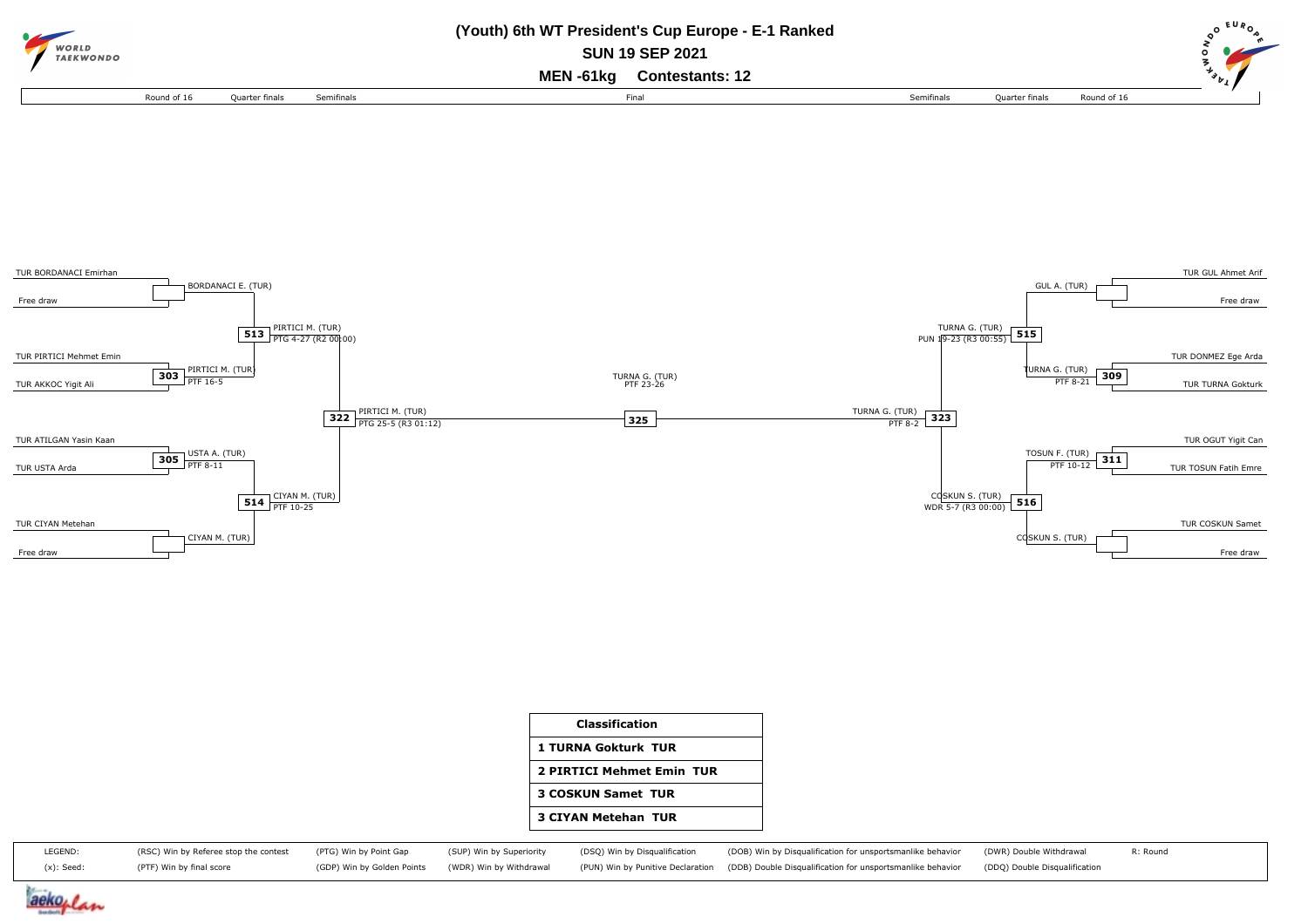| WORLD<br><b><i>TAEKWONDO</i></b> |            | (Youth) 6th WT President's Cup Europe - E-1 Ranked<br><b>SUN 19 SEP 2021</b><br>MEN -65kg<br><b>Contestants: 8</b> |            |                | <b>EUR</b> |
|----------------------------------|------------|--------------------------------------------------------------------------------------------------------------------|------------|----------------|------------|
| Ouarter finals                   | Semifinals | Final                                                                                                              | Semifinals | Quarter finals |            |



| <b>Classification</b>          |
|--------------------------------|
| <b>1 TURHAN Enes TUR</b>       |
| 2 BILGE Kaan TUR               |
| <b>3 KACAN Samet TUR</b>       |
| <b>3 OZTURK Burak Kaan TUR</b> |
|                                |

| LEGEND:    | (RSC) Win by Referee stop the contest (PTG) Win by Point Gap (SUP) Win by Superiority (DSQ) Win by Disqualification |  | (DOB) Win by Disqualification for unsportsmanlike behavior (DWR) Double Withdrawal                                                                                            | R: Round |
|------------|---------------------------------------------------------------------------------------------------------------------|--|-------------------------------------------------------------------------------------------------------------------------------------------------------------------------------|----------|
| (x): Seed: | (PTF) Win by final score                                                                                            |  | (GDP) Win by Golden Points (WDR) Win by Withdrawal (PUN) Win by Punitive Declaration (DDB) Double Disqualification for unsportsmanlike behavior (DDQ) Double Disqualification |          |